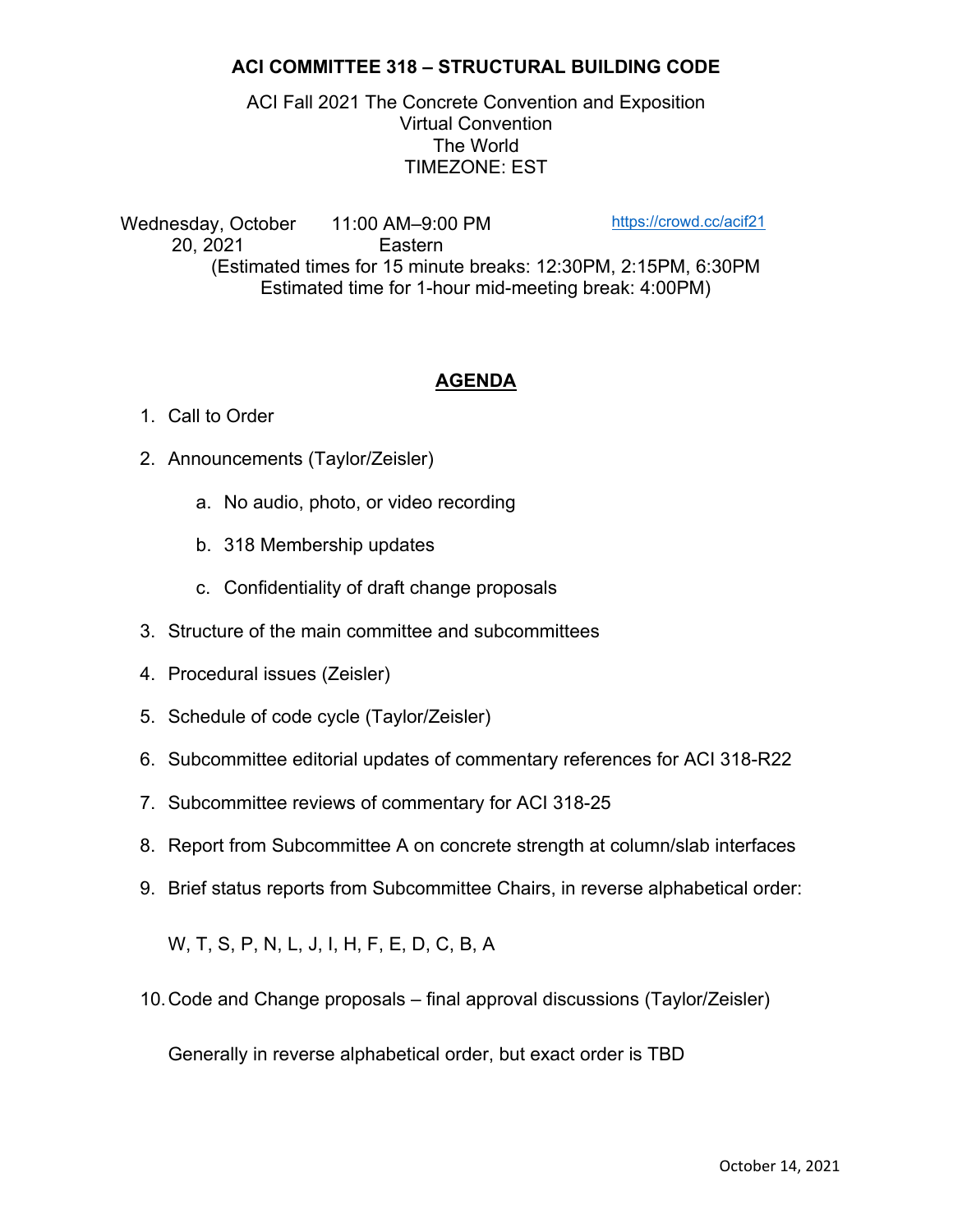#### **ACI COMMITTEE 318 – STRUCTURAL BUILDING CODE**

ACI Fall 2021 The Concrete Convention and Exposition Virtual Convention The World TIMEZONE: EST W, T, P, N, J, H, F, E, D, C, B, A

- 11. New Business
- 12. Next Meeting
	- a. Wednesday, March 30, 2022

#### List of ACI 318 Subcommittees

\_\_\_\_\_\_\_\_\_\_\_\_\_\_\_\_\_\_\_\_\_\_\_\_\_\_\_\_\_\_\_\_\_\_\_\_\_\_\_\_\_\_\_\_\_\_\_\_\_\_\_\_\_\_\_\_\_\_\_\_\_\_\_\_\_\_\_\_\_\_

- 318-A General, Concrete, and Construction
- 318-B Anchorage and Reinforcement
- 318-C Safety, Serviceability, and Analysis
- 318-D Members
- 318-E Section and Member Strength
- 318-F Foundations
- 318-H Seismic Provisions
- 318-I International Workshop
- 318-J Joints and Connections
- 318-L International Liaison
- 318-N Sustainability
- 318-P Precast and Prestressed Concrete
- 318-S Spanish Translation
- 318-SC 318 Steering Committee
- 318-T Post-tensioned Concrete
- 318-W Wind Provisions